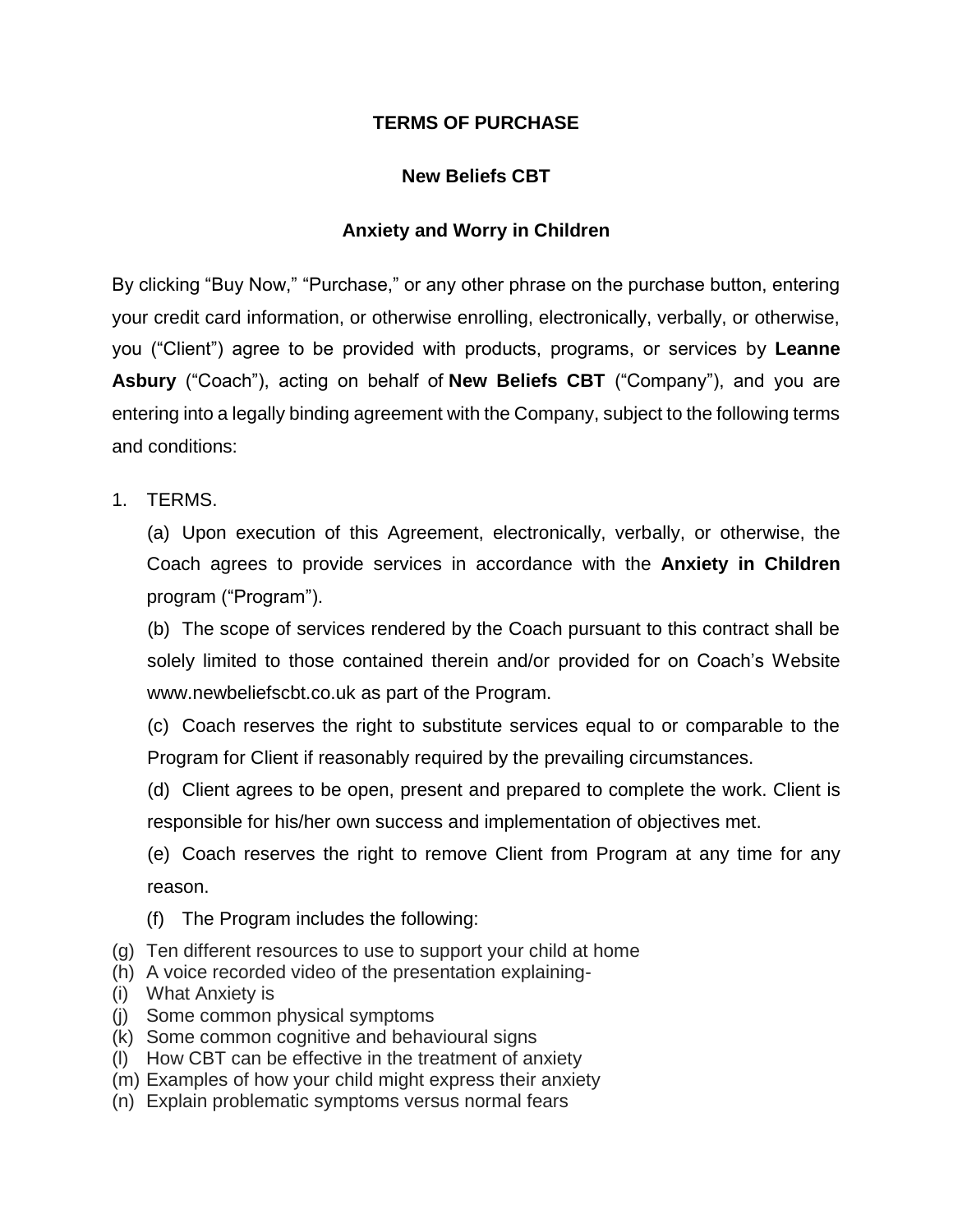- (o) Anxiety disorders
- (p) Maintaining cycles of anxiety and how to break out of these
- (q) Unhelpful ways parents can try and support their children and provide some more helpful suggestions
- (r) Education on the CBT techniques
- (s) A downloadable copy of the presentation slides
- (t) Suitable for Primary School aged children
- 2. METHODOLOGY. Client agrees to be open minded to Coach's methods and partake in services as proposed. Client understands that Coach has made no guarantees as to the outcome of the coaching sessions or Program. Coach may revise methods or parts of the Program based on the needs of the Client.
- 3. PAYMENT AND REFUND POLICY.
	- (a) Upon execution of this Agreement, Client agrees to pay to the Coach the full purchase amount.
	- (b) Coach does not offer refunds to ensure that clients are fully committed to the Program.
	- (c) Credit Card Authorization (if applicable for payment plan). Each Party hereto acknowledges that Coach will charge the credit card chosen by the Client for the amounts specified on the website. If Client selects a payment plan option, Client agrees to pay fees to the Coach according to the payment schedule set forth on Coach's website, or otherwise provided to Client, and the payment plan selected by Client (the "Fee").
	- (d) In the event Client fails to make any of the payments within a payment plan during the time prescribed, Coach has the right to immediately disallow participation by Client until payment is paid in full, including disallowing access to modules, materials, and coaching calls. If Client has not paid within fourteen (14) days, Coach has the right to terminate agreement.
- 4. DISCLAIMERS. By participating in the Program, Client acknowledges that the Coach is not a medical doctor, psychologist, and her services do not replace the care of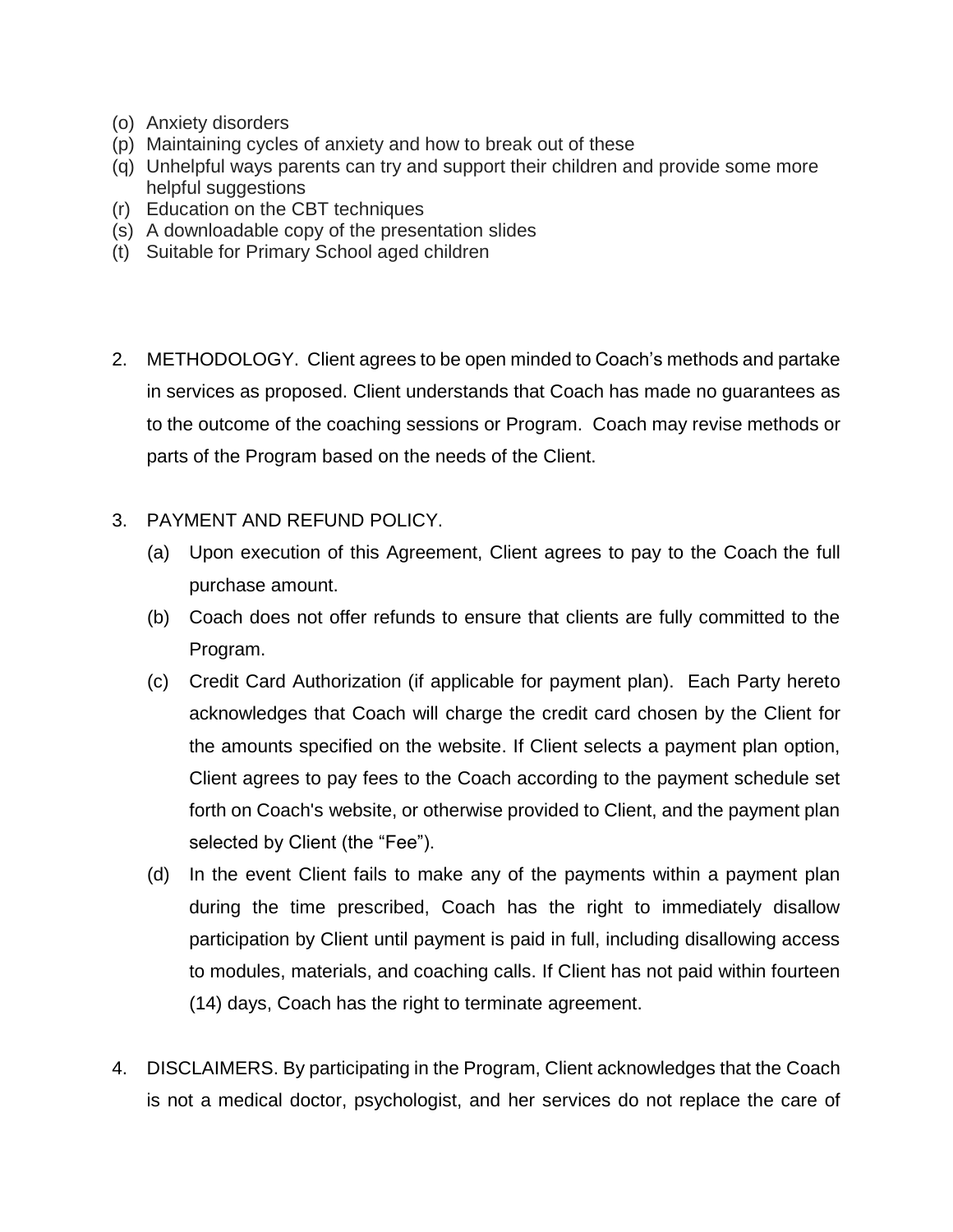other professionals. Health coaching is in no way to be construed or substituted as psychological counseling or any other type of therapy or advice.

The Coach may provide the Client with information relating to products that the Coach believes might benefit the Client, but such information is not to be taken as an endorsement or recommendation. The Coach may make dietary and/or lifestyle suggestions, but these are wholly the Client's responsibility and choice on whether to implement such changes. The Coach is not responsible for any adverse effects or consequences that may result, either directly or indirectly, from any information or coaching provided.

The Coach may provide Client with third-party recommendations for such services as health, physical therapy, lifestyle, or other related services. Client agrees that these are only recommendations and the Coach will not be held liable for the services provided by any third-party to the Client. The Coach is not responsible for any adverse effects or consequences that may result, either directly or indirectly, from any information or services provided by a third-party.

Any testimonials or examples shown through Coach's website, programs, and/or services are only examples of what may be possible for Client. There can be no assurance as to any particular outcome based on the use of Coach's programs and/or services. Client acknowledges that Coach has not and does not make any representations as to the future result that may be derived as a consequence of use of Coach's website, programs, products or services.

5. INTELLECTUAL PROPERTY RIGHTS. In respect of the documents specifically created for the Client as part of this Program, the Coach maintains all of the copyright, other intellectual property rights and any other data or material used or subsisting in the Material whether finished or unfinished. Client receives one license for personal use of any content provided the Coach. Nothing in this Agreement shall transfer ownership of or rights to any intellectual property of the Coach to the Client, nor grant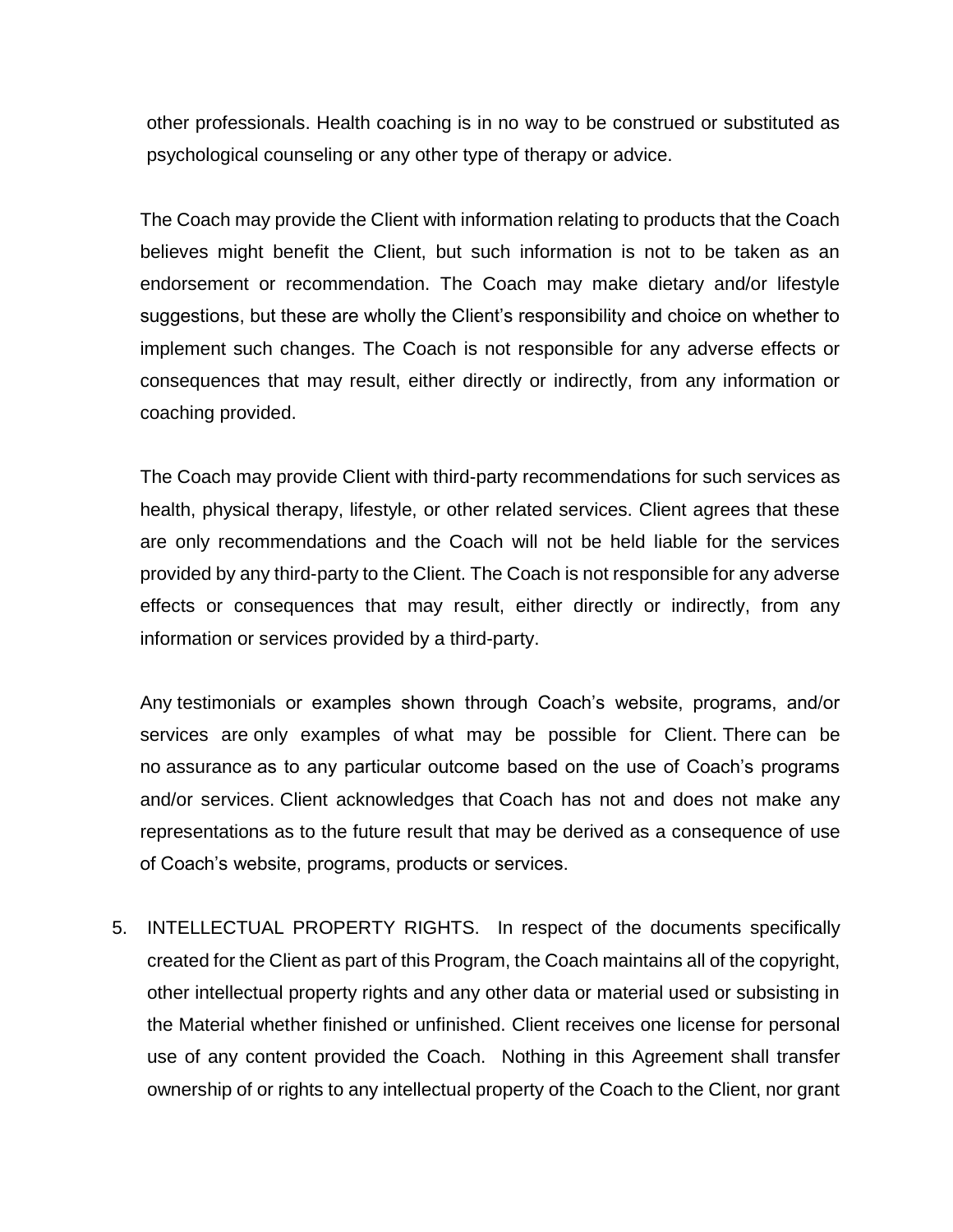any right or license other than those stated in this Agreement. The Coach reserves the right to immediately remove Client from the Program, without refund, if you are caught violating this intellectual property policy.

- 6. RECORDING AND REDISTRIBUTION OF CALLS. Client acknowledges that group coaching sessions and/or group calls may be recorded. Client also acknowledges that the recordings may be redistributed and/or resold at a later date as part of a separate package sold by the Coach.
- 7. RELEASE. Company may take photographs, videos, or audio recording during the Program that Company may use for future commercial or non-commercial purposes. Client agrees and understands that by participating in the Program, Client is consenting to being recorded and photographed and to the use of Client's likeness, writing, and voice in any media in perpetuity by Company for whatever purpose as Company sees fit.

Client agrees that the Company may use any written statements, images, audio recordings or video recordings of Client obtained while enrolled in the Course. This includes any content Client may publish to social media accounts and online forums as well as any statements, images or recordings, captured about Customer's participation in the Course.

Client waives any right to payment, royalties or any other consideration for Company's use of such written statements, images, audio recordings and video recordings and Client waives the right to inspect or approve the finished product used by Company. The Company is hereby held harmless and released and forever discharged from all claims, demands, and causes of action which Client, their heirs, representatives, executors, administrators, or any other persons acting on Client's behalf or on behalf of the Client estates have or may have by reason of this authorization.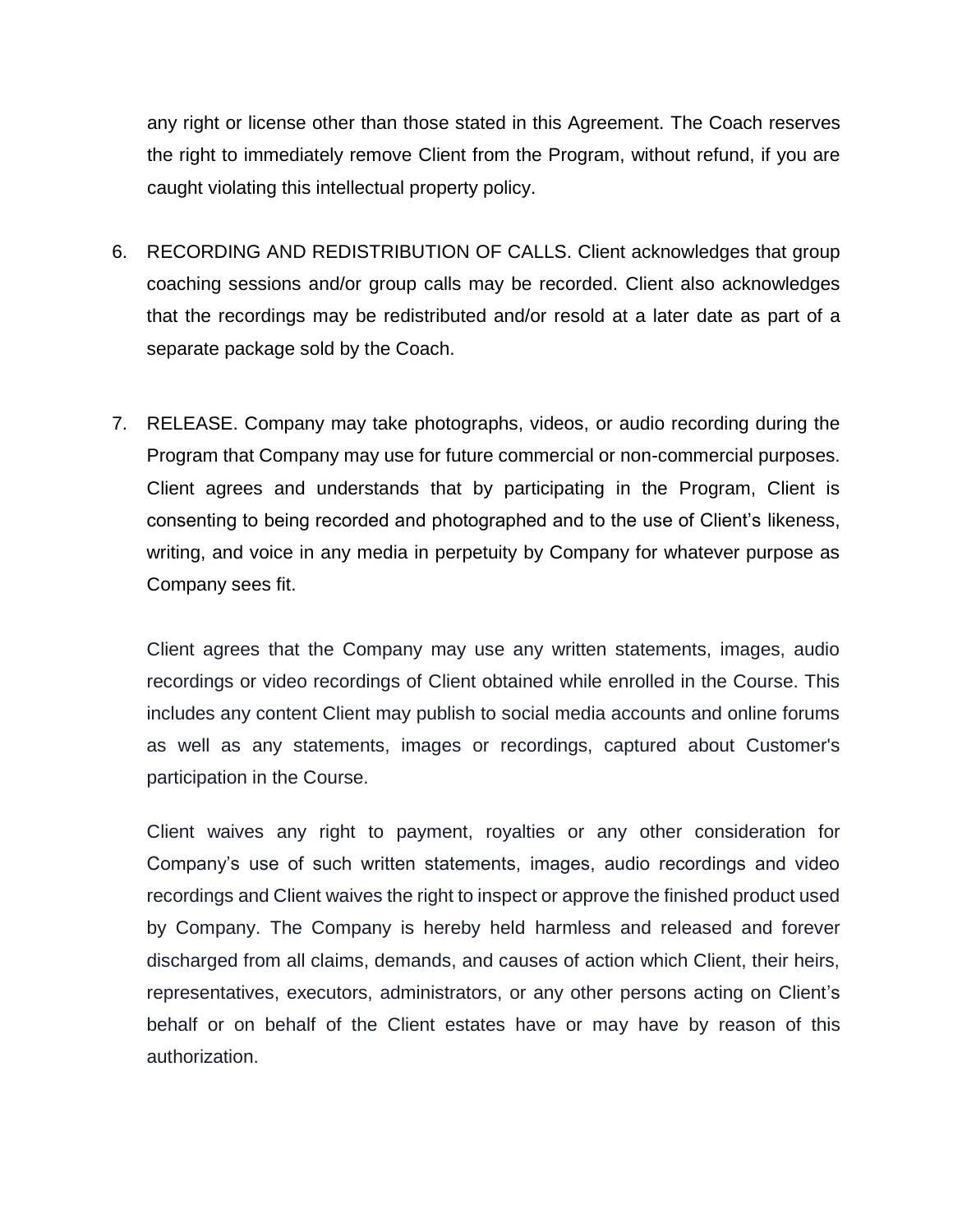- 8. NON-DISPARAGEMENT. The Parties agree and accept that the only venue for resolving a dispute shall be in the venue set forth herein below. The Parties agree that they neither will engage in any conduct or communications with a third party, public or private, designed to disparage the other. Neither Client nor any of Client's associates, employees or affiliates will directly or indirectly, in any capacity or manner, make, express, transmit speak, write, verbalize or otherwise communicate in any way (or cause, further, assist, solicit, encourage, support or participate in any of the foregoing), any remark, comment, message, information, declaration, communication or other statement of any kind, whether verbal, in writing, electronically transferred or otherwise, that might reasonably be construed to be derogatory or critical of, or negative toward, the Coach or any of its programs, affiliates, subsidiaries, employees, agents or representatives.
- 9. GOOD FAITH. Each party represents and warrants to the other that such party has acted in good faith, and agrees to continue to so act, in the negotiation, execution, delivery, performance, and any termination of this Agreement.
- 10. DISCLAIMER OF WARRANTIES. The information, education, and coaching provided to the Client by the Coach under this Agreement are provided on an "as-is" basis, without any warranties or representations express, implied or statutory; including, without limitation, warranties of quality, performance, non-infringement, merchantability or fitness for a particular purpose. Nor are there any warranties created by a course of deal, course of performance or trade usage.
- 11. LIMITATION OF LIABILITY. By using **New Beliefs CBT** services and purchasing this Program, Client accepts any and all risks, foreseeable or non-foreseeable, arising from such transaction. Client agrees that Coach will not be held liable for any damages of any kind resulting or arising from including but not limited to; direct, indirect, incidental, special, negligent, consequential, or exemplary damages happening from the use or misuse of the Program. Client agrees that use of this Program is at user's own risk.